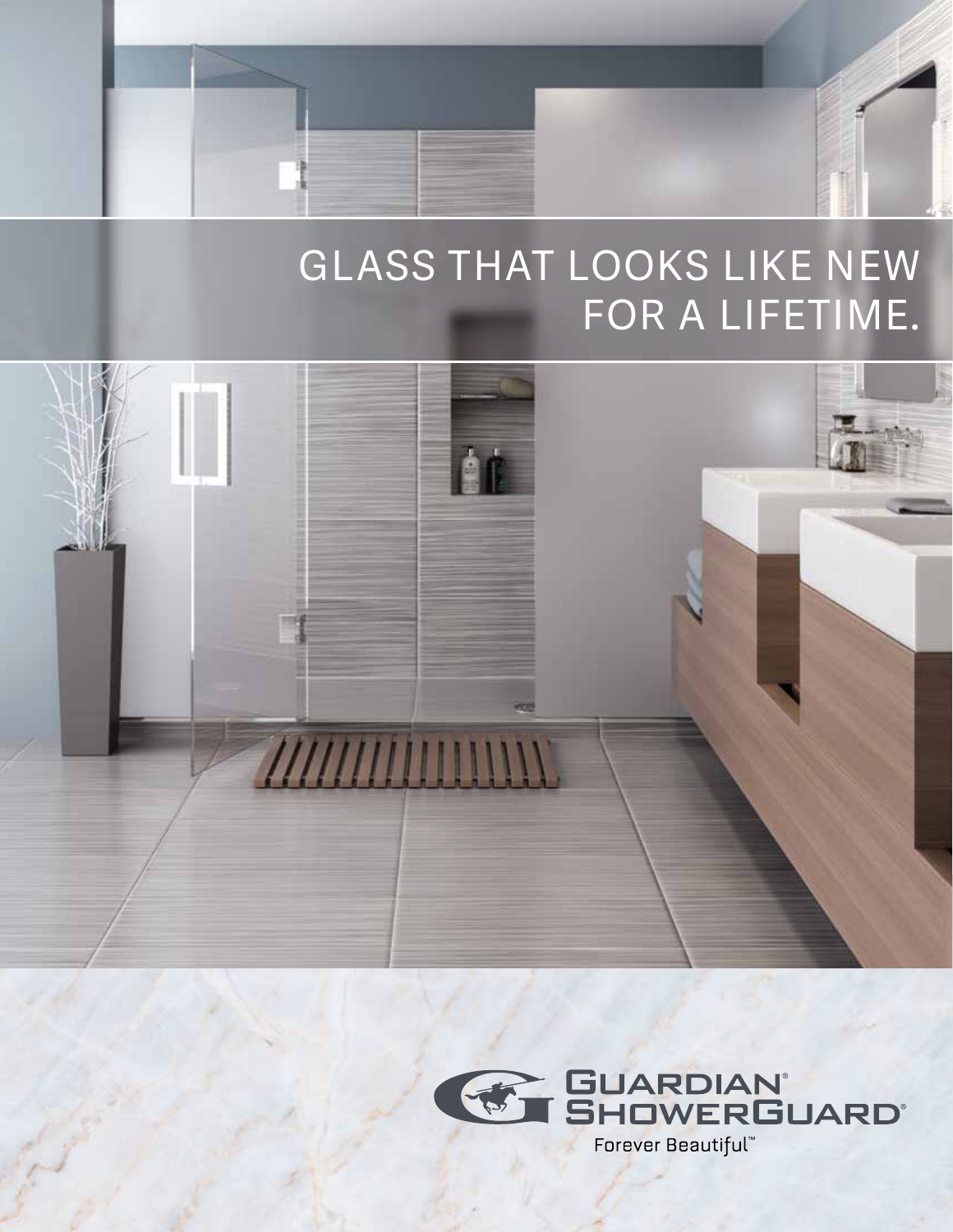### Glass that looks like new for a lifetime

# **GUARDIAN**  SHOWERGUARD®

Hard water, heat, humidity, soap and even cleaning agents can spot, discolor and corrode the surface of ordinary glass, making it look dull over time. ShowerGuard glass provides permanent, proven protection. It stays beautiful for a lifetime—guaranteed.

ShowerGuard glass is coated using a patented technology. The result is an invisible protective barrier that prevents the glass from showing signs of age and build up of permanent damage. Let ShowerGuard glass complement your bathroom design with lasting beauty.

### ENVISION YOUR PERFECT BATHROOM



#### **SHOWERGUARD CLEAR**

#### **The original choice for showers that stay beautiful.**

ShowerGuard Clear is the simplest way to bring the power of ShowerGuard technology into your home. The permanent protective coating is applied to clear glass during manufacturing, with no visible difference in clarity and the same ease of cleaning as ordinary glass. What you will notice is how great it looks without corrosion, scum or stains for years to come.

Make your shower enclosure an enduring beauty with ShowerGuard Clear. It is available in 1/4" (6mm), 3/8" (10mm) and 1/2" (12mm) thicknesses.



#### **SHOWERGUARD ULTRACLEAR**

#### **The ultra-clear option for stunning clarity.**

Show off tile, tub and fixtures with ShowerGuard UltraClear. Utilizing Guardian UltraClear™ glass for a stunning effect, ShowerGuard UltraClear has higher transparency and neutralizes the green cast of standard glass for a crystal clear result that lets the design and color of your bathroom shine through. This glass loves natural light and visually opens your space like no other.

With its ultra-clear edges, ShowerGuard UltraClear is ideal for clear, frameless enclosures. It is available in 3/8" (10mm) and 1/2" (12mm) thicknesses.



#### **SHOWERGUARD SATINDECO**

#### **Silky smooth outside. Squeaky clean inside.**

Protect your glass and your privacy with ShowerGuard SatinDeco. This etched glass option brings luminous beauty to intimate settings. ShowerGuard SatinDeco brings the best-of-the-bathroom together: privacy, light and lifelong shower protection. The outside of the glass is etched to provide a silky smooth translucence that glows as light passes through. The inside is permanently sealed against corrosion for lasting beauty.

ShowerGuard SatinDeco is available in 3/8" (10mm) and 1/2" (12mm) thicknesses.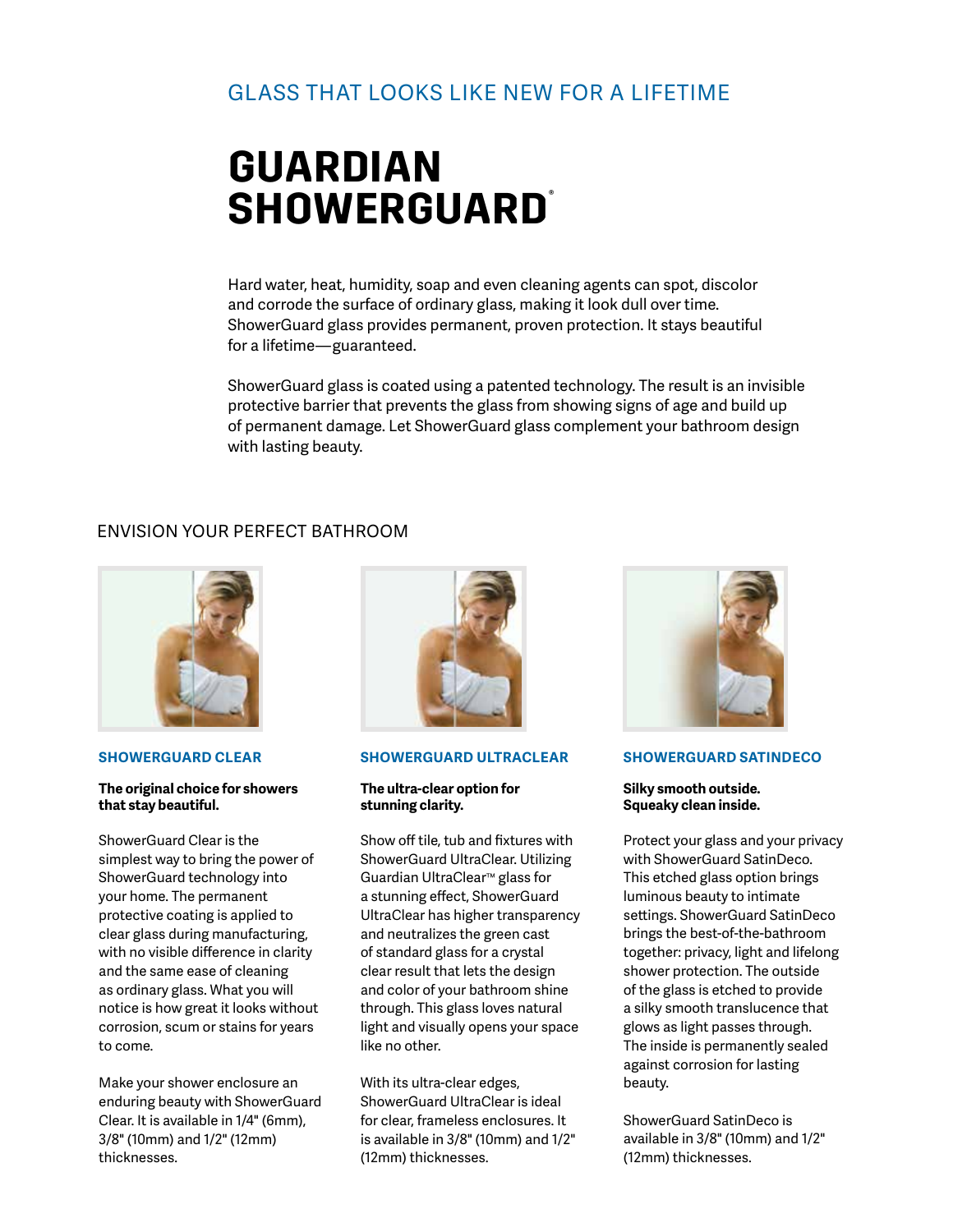



#### Happily ever after

#### **THE SHOWERGUARD DIFFERENCE**

In independent laboratory testing, ShowerGuard and competitive products were exposed to hard water with dissolved silicates. After repeated cycles, ShowerGuard remained permanently protected and easier to clean. **CARING FOR YOUR** 

#### **OUR lifetime limited WARRANTY**

Unlike spray-on products, the protection of ShowerGuard never breaks down and never needs to be reapplied. And unlike other so-called permanent protection products, ShowerGuard is backed by a robust lifetime limited warranty.

#### **WHAT PEOPLE ARE SAYING**

"I am so glad I bought ShowerGuard glass. We've had our new shower enclosure over a month now, and still not a single drop of water shows up on it once it's dry. Just a quick squeegee and it's beautiful, clear and clean, just like brand new. Absolutely no evidence of soap scum bonding to it. This purchase was well worth it, and I would recommend it to everyone!"

**Meredith** in Morgan Hill, CA

"I would recommend anyone who is remodeling a bathroom to get Guardian ShowerGuard. We recently remodeled our master bath and when we found out ShowerGuard was available, we didn't think twice about getting it. The low maintenance is well worth the money spent. Having ShowerGuard makes your glass look sparkling clean all the time."

**JoAnn** in Clarkston, MI



## **SHOWERGUARD GLASS**

Your ShowerGuard glass enclosure will look new for a lifetime with easy care using recommended cleaning products. Unlike ordinary glass, it won't stain or dull over time, so your cleaning routine is always rewarded with clear, beautiful results.

A soft sponge, common household cleaner and a water rinse is all it takes to keep your ShowerGuard glass enclosure looking like the day it was installed. Use one of the many recommended cleaning products listed on the back cover for best results. No matter your preferred household cleaner, be sure to follow the instructions provided by the manufacturer.